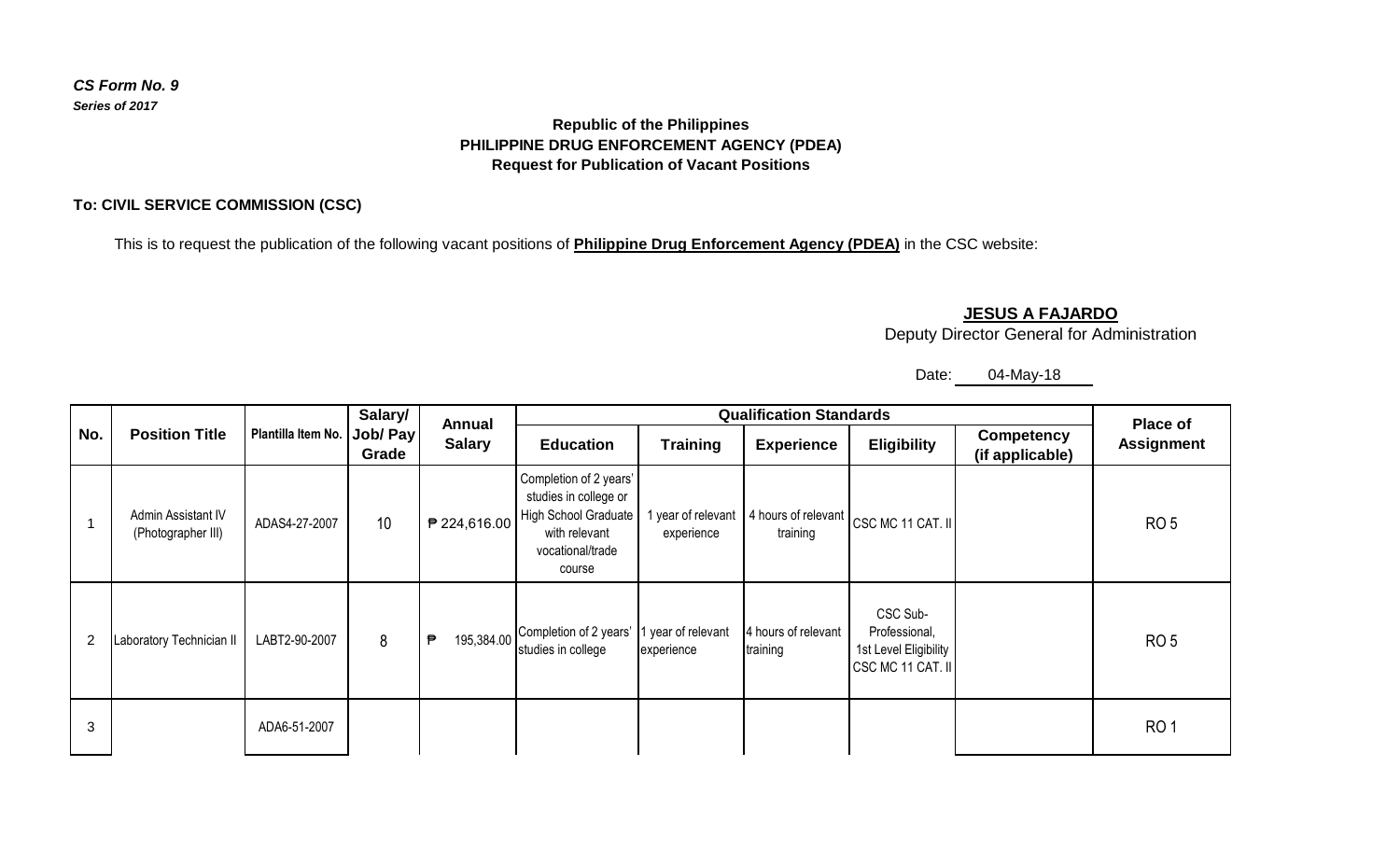| 4               |                                                            | ADA6-24-2007 |                 |              | Completion of 2 years'                                                             |                                |               |                                         | RO <sub>5</sub> |
|-----------------|------------------------------------------------------------|--------------|-----------------|--------------|------------------------------------------------------------------------------------|--------------------------------|---------------|-----------------------------------------|-----------------|
| $5\overline{)}$ | Administrative Aide VI<br>(Comm. & Equipt.<br>Operator II) | ADA6-49-2007 | $6\phantom{.}6$ | ₱ 172,080.00 | studies in college or<br>High School Graduate<br>with relevant<br>vocational/trade | year of relevant<br>experience | training      | 4 hours of relevant   CSC MC 11 CAT. II | <b>RO 10</b>    |
| 6               |                                                            | ADA6-50-2007 |                 |              | course                                                                             |                                |               |                                         | <b>RO 10</b>    |
| 7               |                                                            | ADA6-11-2007 |                 |              |                                                                                    |                                |               |                                         | <b>ARMM</b>     |
| 8               | Administrative Aide VI<br>(Mechanic II)                    | ADA6-33-2007 | $6\overline{6}$ | ₱ 172,080.00 | High School Graduate<br>or completion of<br>relavant vocational or<br>trade course | None required                  | None required | CSC MC 11 CAT. II                       | <b>AHRS</b>     |

Interested and qualified applicants should signify their interest in writing. Attach the following documents to the application letter and send to the address below: